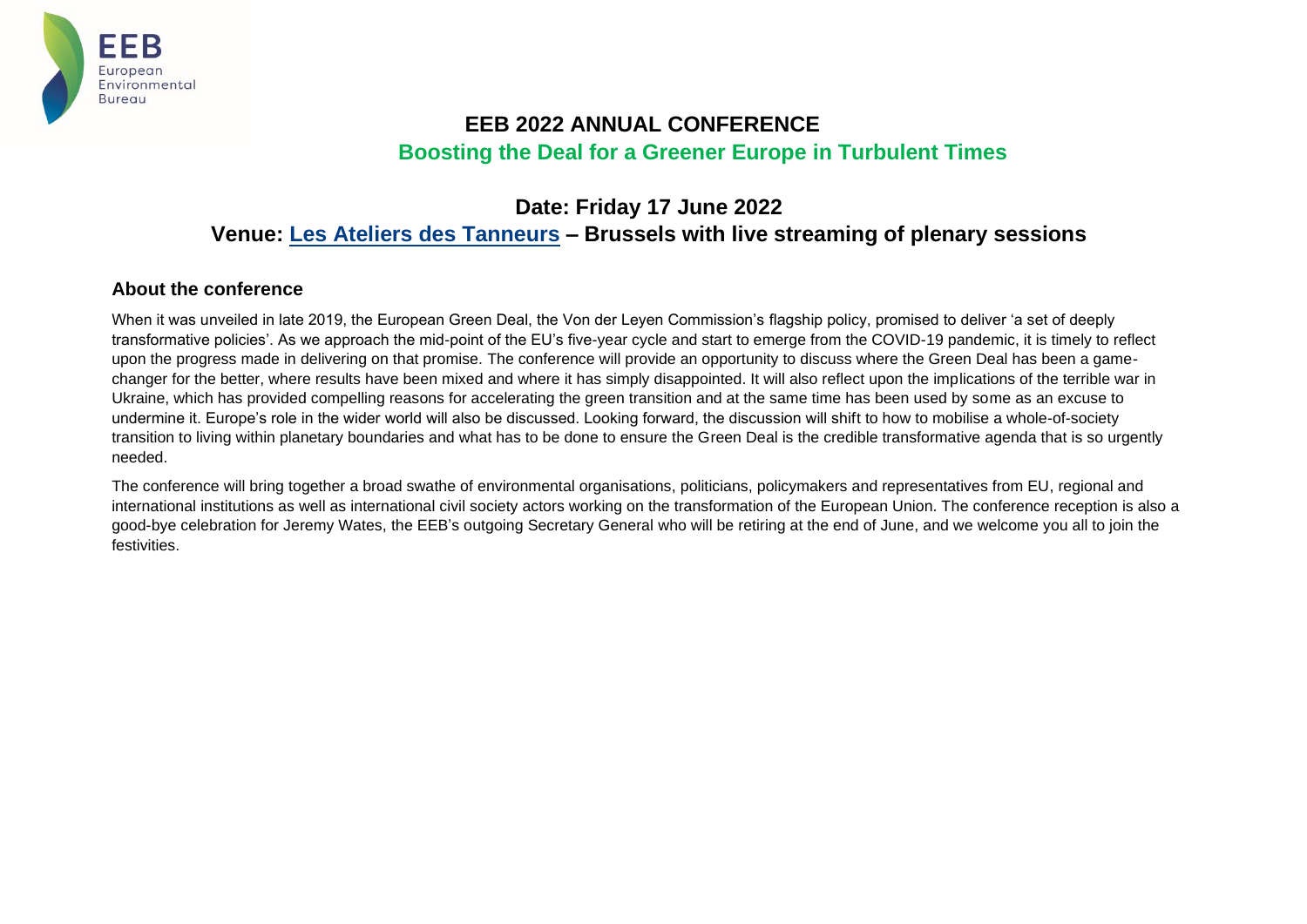

## **PROGRAMME ANNUAL CONFERENCE 2022**

**The latest updates and full speakers' profiles are available at [conference.eeb.org](https://conference.eeb.org/)**

| <b>TIME</b>        | <b>SESSION TITLE</b>                               | <b>SPEAKERS</b>                                                                                         |
|--------------------|----------------------------------------------------|---------------------------------------------------------------------------------------------------------|
|                    |                                                    |                                                                                                         |
| $09:00 -$<br>10:00 | <b>Registration and networking coffee</b>          | Registration desk/area                                                                                  |
|                    |                                                    |                                                                                                         |
|                    |                                                    | <b>Message of welcome</b>                                                                               |
| $10:00 -$<br>10:10 | <b>Welcome &amp; Opening</b>                       | Johanna Sandahl, EEB President                                                                          |
|                    |                                                    | Ukraine: building a greener future from the ashes of war                                                |
|                    |                                                    | Andriy Andrusevych, Resource & Analysis Center "Society and Environment",<br>Ukrainian EEB Board member |
|                    |                                                    |                                                                                                         |
|                    | <b>SESSION ONE</b>                                 | <b>Presentation on State of Environment</b>                                                             |
| $10:10 -$<br>10:40 | <b>Science and Policy: how is Europe</b><br>doing? | Luc Bas, Head of Coordination, Networks and Strategy, EEA                                               |
|                    |                                                    | Mid-term review of the European Green Deal                                                              |
|                    |                                                    | Patrick ten Brink, EEB Deputy Secretary General and EU Policy Director                                  |
|                    |                                                    |                                                                                                         |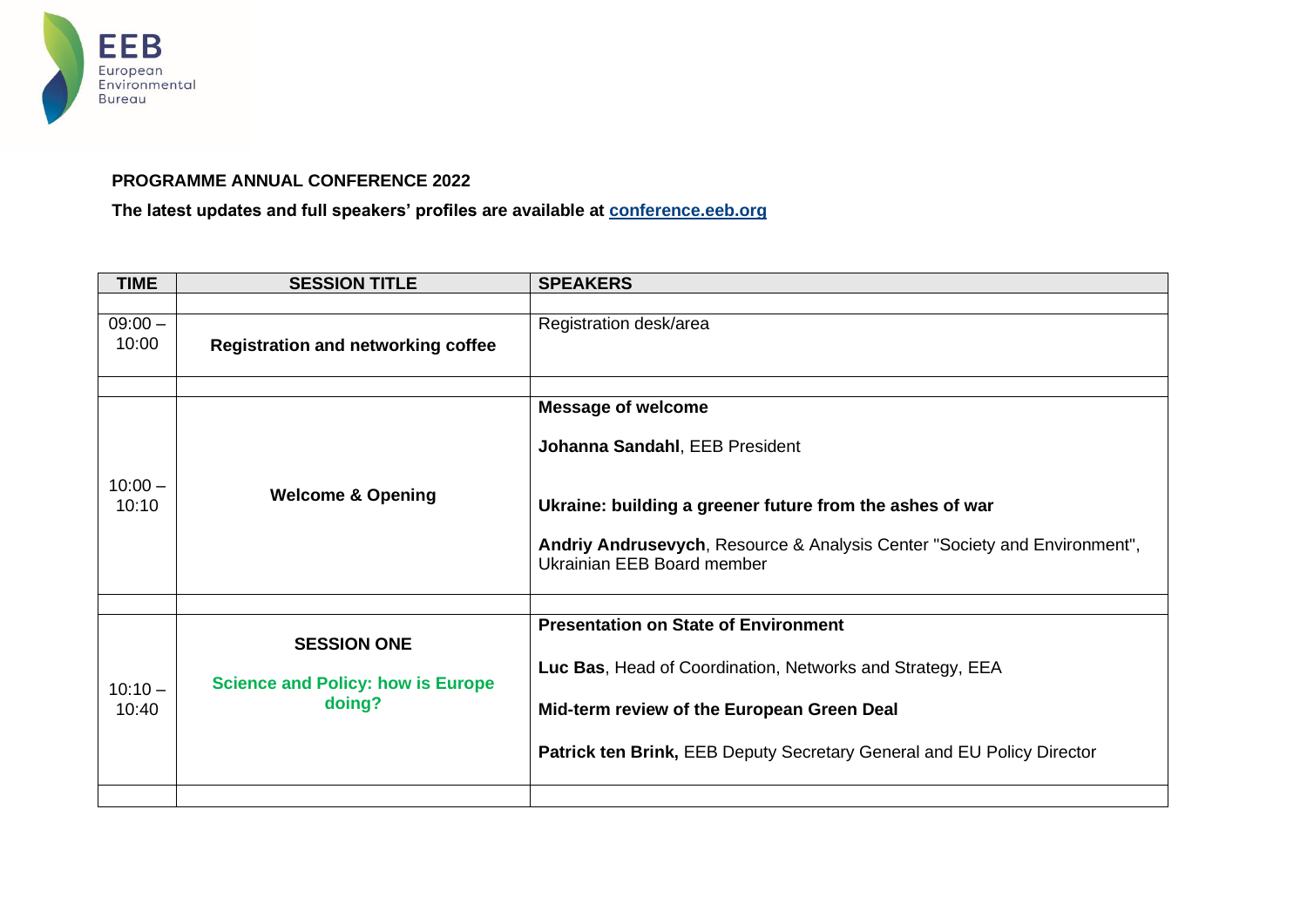

|                    |                                                                                                                            | Video message from Pascal Canfin MEP, Chair of the Environment, Public<br>Health and Food Safety Committee, European Parliament |
|--------------------|----------------------------------------------------------------------------------------------------------------------------|---------------------------------------------------------------------------------------------------------------------------------|
|                    |                                                                                                                            | <b>Stakeholder Panel</b>                                                                                                        |
| $10:40 -$          | <b>SESSION TWO</b><br><b>Will geopolitics knock Europe's green</b><br>ambition off course - or could it speed it<br>along? | Veronika Hunt Šafránková, Head of the UN Environment Programme Brussels<br>Office                                               |
|                    |                                                                                                                            | Florika Fink-Hooijer, Director General, DG Environment, European Commission                                                     |
| 12:10              |                                                                                                                            | Petros Kokkalis MEP, European Parliament                                                                                        |
|                    |                                                                                                                            | Jan Dusik, Deputy Minister for Climate, Czech Republic                                                                          |
|                    |                                                                                                                            | Jeremy Wates, EEB Secretary General                                                                                             |
|                    |                                                                                                                            | Discussion with Patrizia Heidegger, EEB Global Policies and Sustainability<br><b>Director</b>                                   |
|                    |                                                                                                                            |                                                                                                                                 |
| $12:10 -$<br>13:20 |                                                                                                                            | <b>Lunch Break</b>                                                                                                              |
|                    |                                                                                                                            | Small group workshops                                                                                                           |
|                    |                                                                                                                            |                                                                                                                                 |
| 13:20              | <b>SESSION THREE</b>                                                                                                       | Two sessions, each with four parallel breakouts on the following themes:                                                        |
| $-15:00$           | The EGD sector by sector: pass, fail or<br>'could do better'?                                                              |                                                                                                                                 |
|                    |                                                                                                                            |                                                                                                                                 |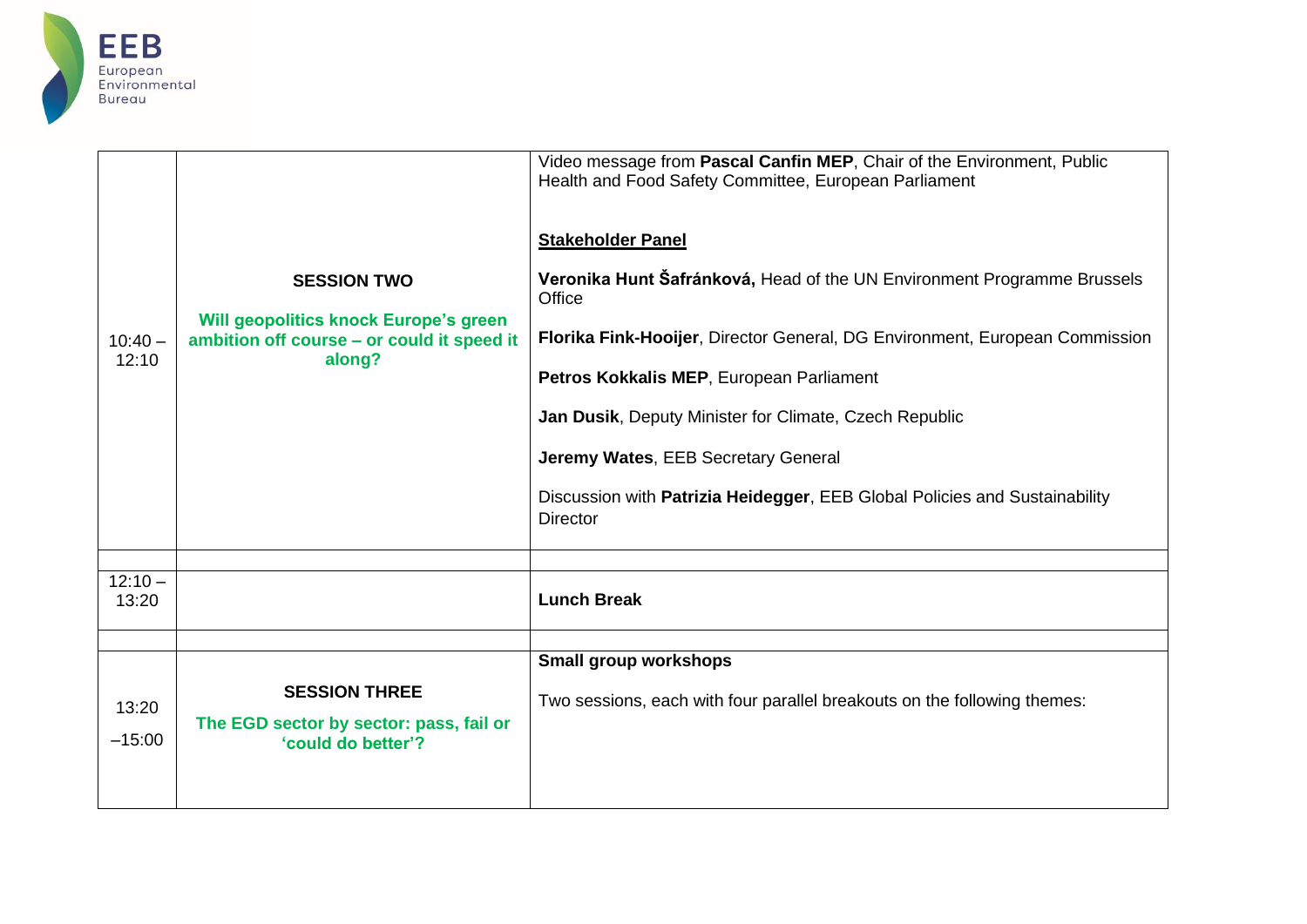

|                     | Round 1:                                                                                                                                                                                                                                                                                                                                                                                                                                                                |
|---------------------|-------------------------------------------------------------------------------------------------------------------------------------------------------------------------------------------------------------------------------------------------------------------------------------------------------------------------------------------------------------------------------------------------------------------------------------------------------------------------|
| <b>Plenary room</b> | <b>Circularity: cutting Europe's resource footprint</b><br>Moderator: Carsten Wachholz, Senior Policy Manager, Ellen MacArthur<br>Foundation<br>Presenter: Stephane Arditi, Director of Policy Integration and Circular<br>$\bullet$<br>Economy, EEB<br>Panelists: Meadhbh Bolger, Friends of the Earth Europe<br>Bente Bauer, Policy Hub                                                                                                                               |
|                     | Assia Oulkadi, European Youth Forum<br>Rapporteur: Justin Wilkes, Executive Director, ECOS<br>$\bullet$                                                                                                                                                                                                                                                                                                                                                                 |
| <b>Gamay room</b>   | <b>Nature:</b> reversing the sixth mass extinction<br>Moderator: Faustine Bas-Defossez, External Impact Director, Institute for<br>European Environmental Policy (IEEP)<br>Presenters: Sergiy Moroz, Policy Manager for Water and Biodiversity, EEB<br>Tobias Troll, Marine Policy Director, Seas At Risk<br>Celia Nyssens, Senior Policy Officer for Agriculture and Food Systems, EEB<br>Rapporteur: Martin Harper, Regional Director, BirdLife Europe & Central Asia |
| Syrah room          | <b>Economy:</b> from fiscal reform to systemic change<br>Moderator: Anelia Stefanova, Energy Transformation Area Leader, CEE<br><b>Bankwatch Network</b><br>Presenter: Katharina Wiese, Policy Officer for Economic Transition and<br><b>Gender Equality, EEB</b><br>Rapporteur: Ester Asin, Director, WWF EPO                                                                                                                                                          |
|                     | <b>Chemicals:</b> towards a non-toxic environment                                                                                                                                                                                                                                                                                                                                                                                                                       |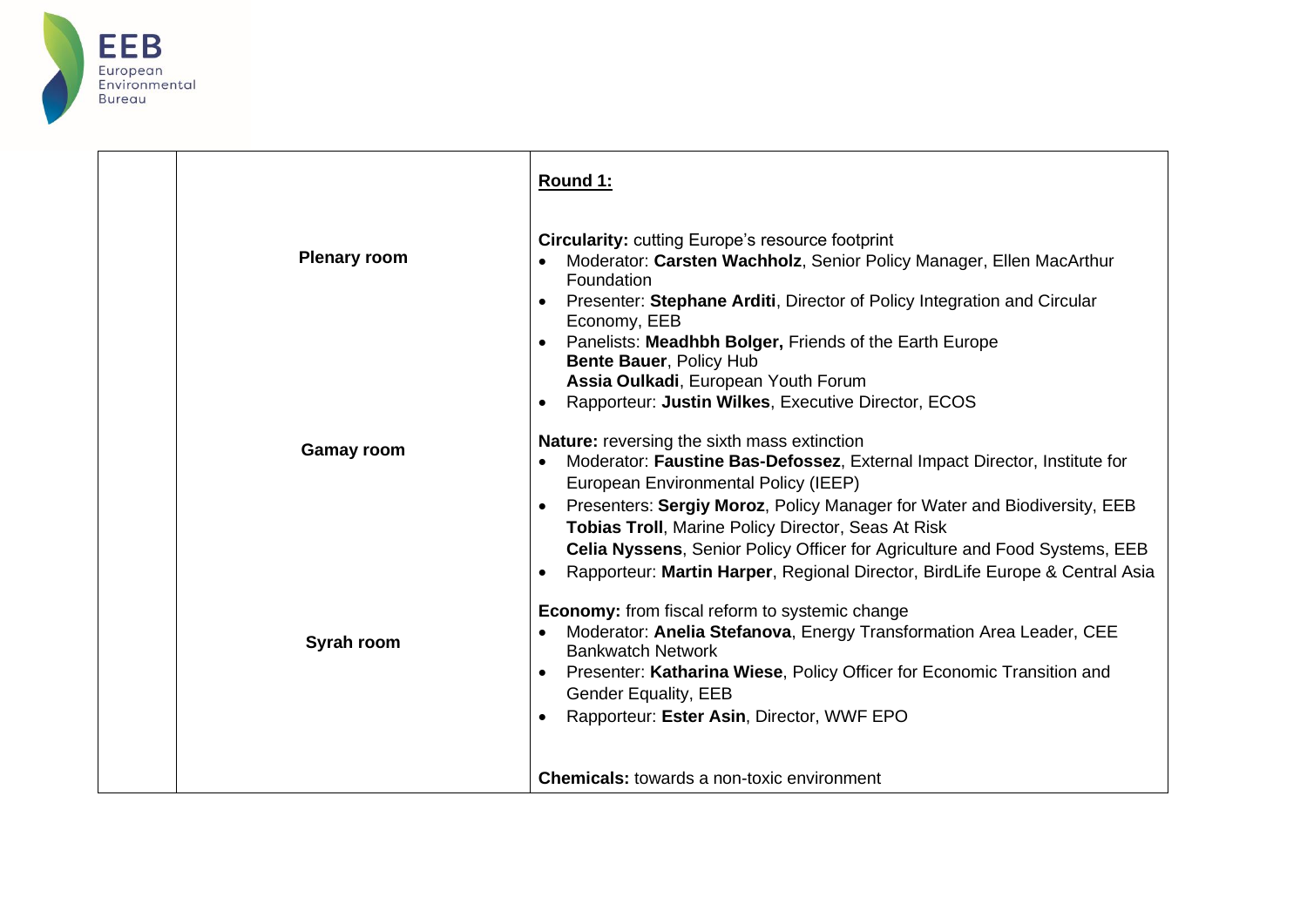

| <b>Merlot room</b>  | Moderator: Mikael Karlsson, former EEB President, Senior<br>Lecturer/Associate Professor, Uppsala University<br>Presenters: Tatiana Santos, Policy Manager for Chemicals and<br>Nanotechnology, EEB<br>Elena Lymberidi-Settimo, Policy Manager for 'Zero Mercury' Campaign, EEB<br>Rapporteur: Stefan Scheuer, Chief EU Policy Advocate, CHEM Trust,<br>Environmental NGO representative on the ECHA Management Board, and<br><b>EEB Board Member</b> |
|---------------------|-------------------------------------------------------------------------------------------------------------------------------------------------------------------------------------------------------------------------------------------------------------------------------------------------------------------------------------------------------------------------------------------------------------------------------------------------------|
| <b>Plenary room</b> | Round 2:<br>Climate: staying below 1.5°C<br>Moderator: Pieter de Pous, Senior Policy Advisor, E3G<br>Presenters: Davide Sabbadin, Senior Policy Officer for Climate and Circular<br>Economy, EEB<br><b>William Todts, Executive Director, T&amp;E</b>                                                                                                                                                                                                 |
| <b>Gamay room</b>   | Rapporteur: Brigitta Bozsó, Climate Policy Coordinator, CAN Europe<br>Governance: delivering sustainability with democratic accountability<br>Moderator: Jerzy Jendroska, Managing Partner at Jendrośka Jerzmański Bar<br>$\bullet$<br>and Partners, Professor at the University of Opole and Riga Graduate School<br>of Law<br>Presenter: Francesca Carlsson, Senior Legal Officer and Lead on Trade and                                             |
| Syrah room          | Due Diligence, EEB<br>Rapporteur: Anaïs Berthier, Senior Lawyer, Head of EU Affairs, Client Earth,<br>and EEB Board Member<br><b>Beyond EU:</b> supporting green ambition in the wider world<br>Moderator: Toni Vidan, EEB Vice-President and independent sustainable<br>energy and regional cooperation advisor, and EEB Board Member                                                                                                                |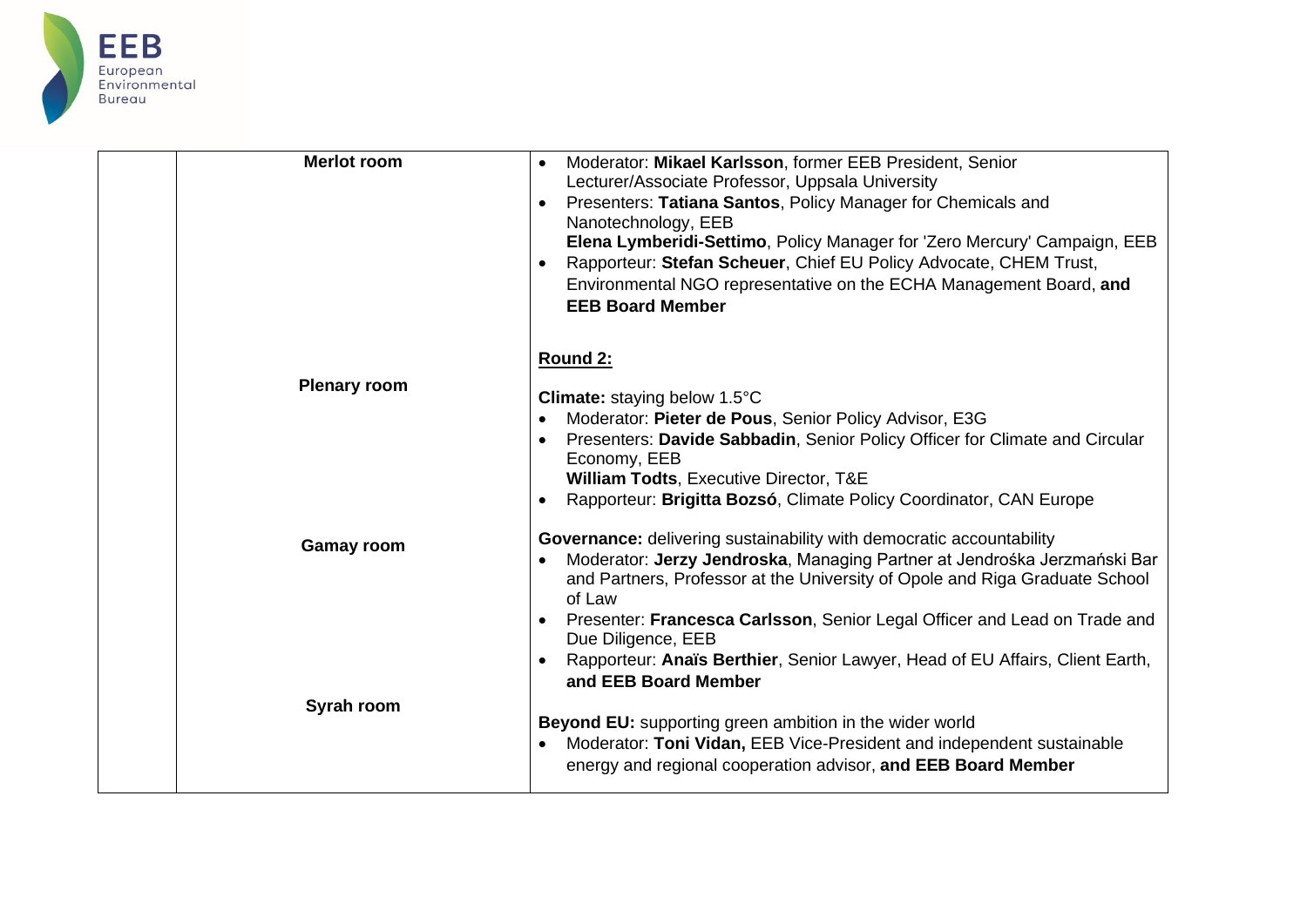

|                    |                                                                                                  | Presenter: Patrizia Heidegger, Global Policies and Sustainability Director,<br>EEB<br>Rapporteur: Sascha Gabizon, Executive Director, Women Engage for a<br>common future (WECF) international                                                                                                                                                                                                                                         |
|--------------------|--------------------------------------------------------------------------------------------------|----------------------------------------------------------------------------------------------------------------------------------------------------------------------------------------------------------------------------------------------------------------------------------------------------------------------------------------------------------------------------------------------------------------------------------------|
|                    | <b>Merlot room</b>                                                                               | Pollution: making zero pollution a reality<br>Moderator: Jouni Nissinen, former EEB President, Senior Specialist at<br>Ministry of the Environment of Finland<br>Presenters: Christian Schaible, Policy Manager for Industrial Production,<br>EEB<br>Margherita Tolotto, Senior Policy Officer for Air and Noise, EEB<br>Rapporteur: Vlatka Matkovic, Senior Health and Energy Policy Officer, Health<br>& Environment Alliance (HEAL) |
|                    |                                                                                                  |                                                                                                                                                                                                                                                                                                                                                                                                                                        |
| $15:00 -$<br>15:30 |                                                                                                  | Coffee break                                                                                                                                                                                                                                                                                                                                                                                                                           |
|                    |                                                                                                  |                                                                                                                                                                                                                                                                                                                                                                                                                                        |
|                    | <b>SESSION THREE</b>                                                                             | <b>Reporting back</b>                                                                                                                                                                                                                                                                                                                                                                                                                  |
| $15:30 -$<br>16:15 | (Part 2)                                                                                         | Moderated by Patrick ten Brink, EEB Deputy Secretary General and EU Policy<br><b>Director</b>                                                                                                                                                                                                                                                                                                                                          |
|                    | The EGD sector by sector                                                                         |                                                                                                                                                                                                                                                                                                                                                                                                                                        |
|                    |                                                                                                  |                                                                                                                                                                                                                                                                                                                                                                                                                                        |
|                    |                                                                                                  | <b>Stakeholder Panel</b>                                                                                                                                                                                                                                                                                                                                                                                                               |
| $16:15 -$<br>17:15 | <b>SESSION FOUR</b><br><b>Mobilising a whole-of-society transition:</b><br>how can we do better? | Monique Goyens, Director General, BEUC - the European Consumer<br>Organisation                                                                                                                                                                                                                                                                                                                                                         |
|                    |                                                                                                  | Tetiana Stadnyk, Secretary General, Youth and Environment Europe (YEE), and<br><b>EEB Board Member</b>                                                                                                                                                                                                                                                                                                                                 |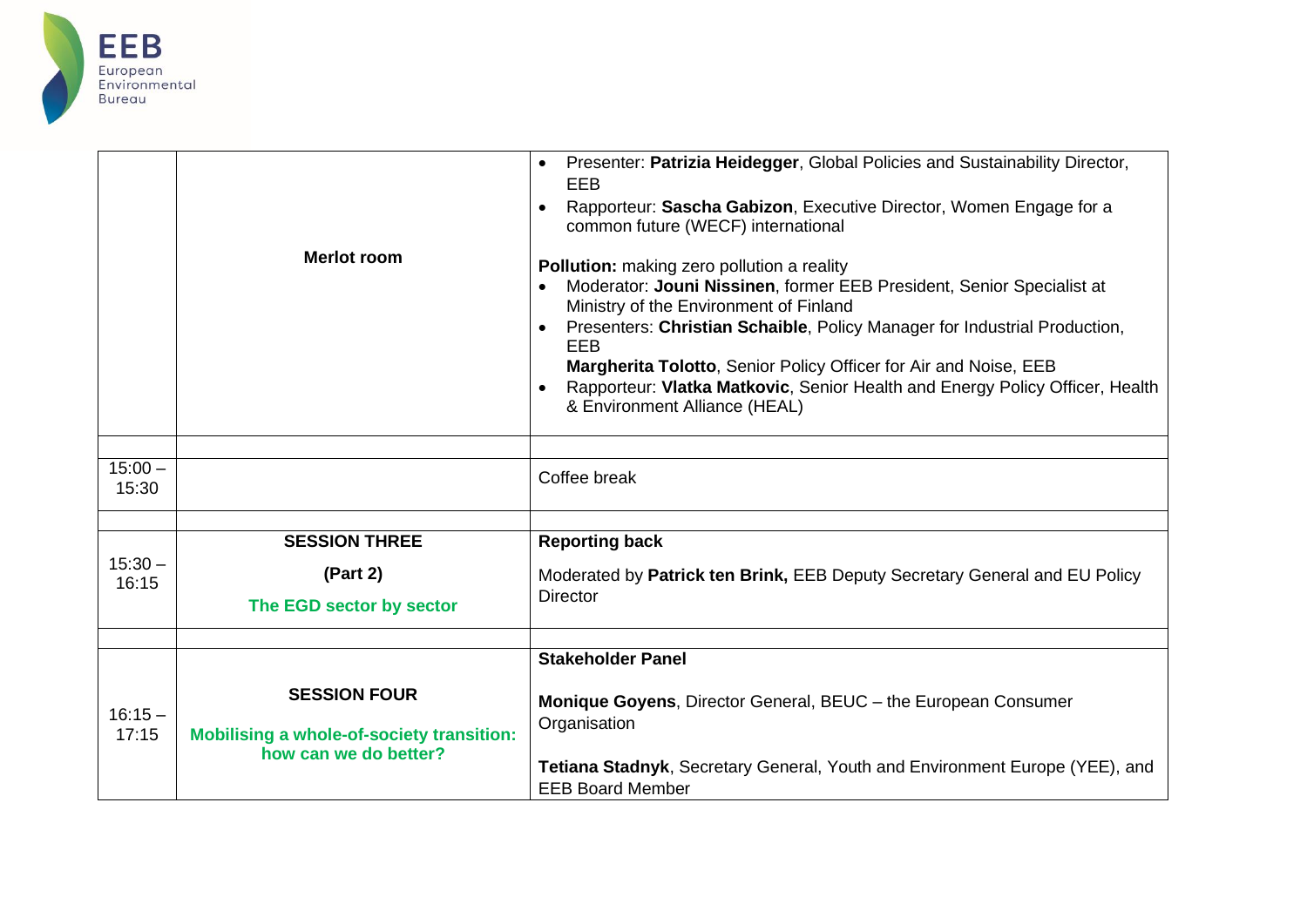

|                    |                                        | <b>Jorgo Riss, Director, Greenpeace European Unit, and current Chair of the Green</b><br>10                                              |
|--------------------|----------------------------------------|------------------------------------------------------------------------------------------------------------------------------------------|
|                    |                                        | Ludovic Voet, Confederal Secretary, European Trade Union Confederation<br>(ETUC)                                                         |
|                    |                                        | Petros Fassoulas, Secretary General, European Movement International                                                                     |
|                    |                                        | Moderated by Janez Potočnik, Co-Chair of the International Resource Panel,<br>UNEP, and former European Commissioner for the Environment |
|                    |                                        |                                                                                                                                          |
|                    |                                        | Successes and failures of the past, challenges of the future: a long view                                                                |
| $17:15 -$<br>17:30 | <b>SESSION FIVE</b>                    | Jeremy Wates, EEB Secretary General                                                                                                      |
|                    | <b>Conclusions and the way forward</b> | Closing remarks                                                                                                                          |
|                    |                                        | Johanna Sandahl, EEB President                                                                                                           |
|                    |                                        |                                                                                                                                          |
| $17:30 -$<br>21:00 | <b>Reception</b>                       |                                                                                                                                          |